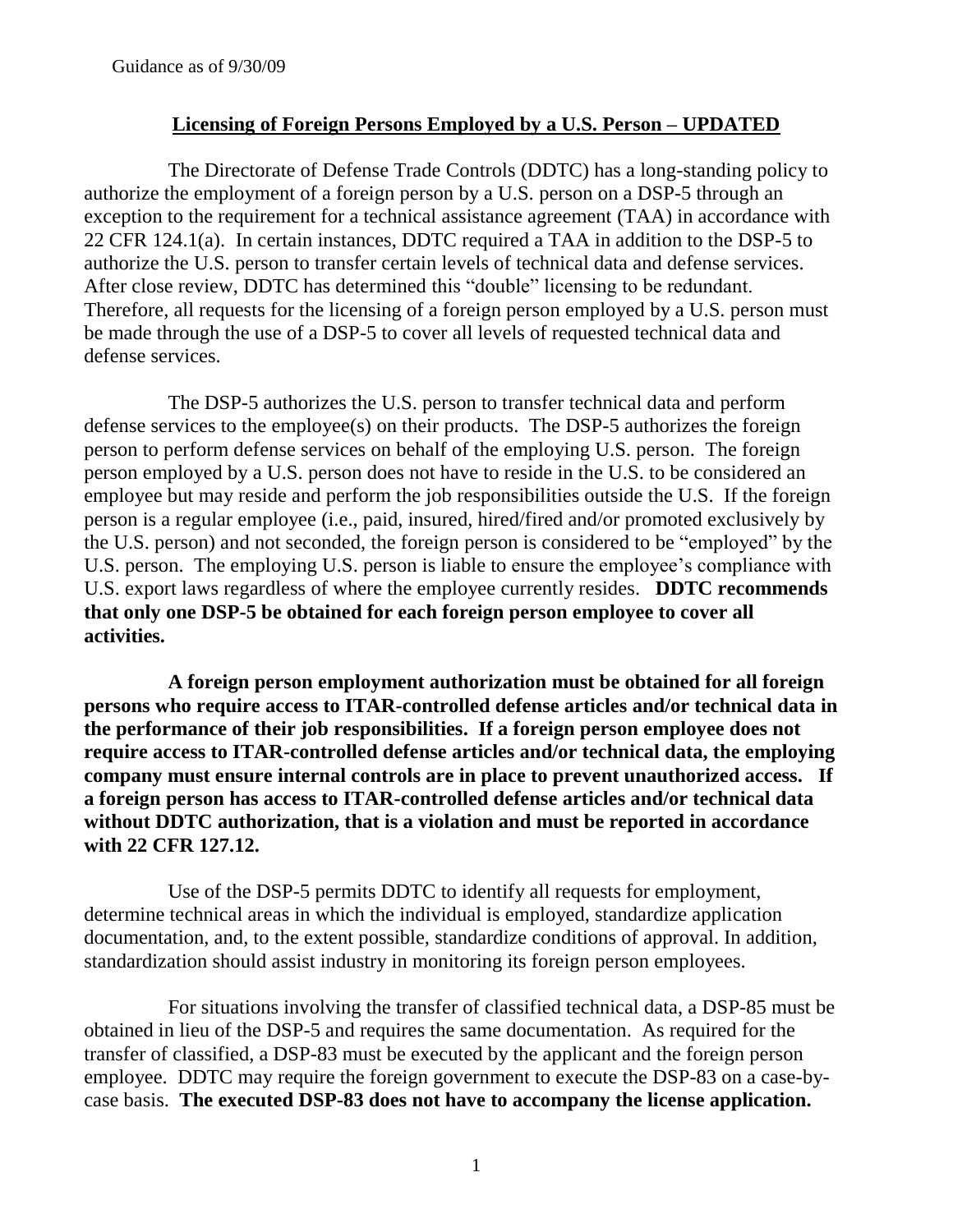**For foreign person employment authorizations, the Managing Director is exercising the authority under 22 CFR 126.3 to waive the requirement for the executed DSP-83 to be submitted prior to license issuance (22 CFR 123.10). Once executed, the applicant must provide DDTC with the original DSP-83 and maintain a copy for their files per 22 CFR 122.5.**

**The foreign person employee must execute a Non-Disclosure Agreement (NDA) in the attached format. The DDTC case number must be entered on the NDA prior to execution. The executed NDA must be maintained by the applicant pursuant to 22 CFR 122.5 and is not required for submission with the foreign person employment application.**

**The applicant must have in place internal company procedures to control the release of technical data to foreign persons and mechanisms in accordance with the conditions of approval and to prevent unauthorized access to defense articles and/or technical data. This document must be maintained by the applicant pursuant to 22 CFR 122.5 and is not required for submission with the foreign person employment application.** 

Requests for a foreign person employee involving the transfer of manufacturing know-how related to a Significant Military Equipment (SME) defense article will require the execution of a DSP-83 by the foreign person and the U.S. applicant. **The executed DSP-83 does not have to accompany the license application. The applicant must maintain the executed DSP-83 per 22 CFR 122.5. The executed NDA is not an acceptable substitute for a DSP-83 when required. For foreign person employment authorizations, the Managing Director is exercising the authority under 22 CFR 126.3 to waive the requirement for the executed DSP-83 to be submitted prior to license issuance (22 CFR 123.10).**

The foreign person, once authorized by a DSP-5/DSP-85, no longer requires additional authorization to work in the scope of the approved DSP-5/DSP-85 and as such, the foreign person employee may have contact with other entities, U.S. or foreign, so long as the presence of the foreign person employee is identified to the other party. In all situations, it is the responsibility of the employing company to notify the other entities of the foreign person's participation.

- (1) If the foreign person employee will have direct interaction with and receive technical data from another U.S. person, the responsibility for obtaining all required authorizations may be taken by either the employing party or another U.S. person, as follows.
	- a. The employing party may take responsibility for obtaining all required permissions from the other U.S. party for the transfer of the other U.S. party's technical data to, and have direct interaction with, the foreign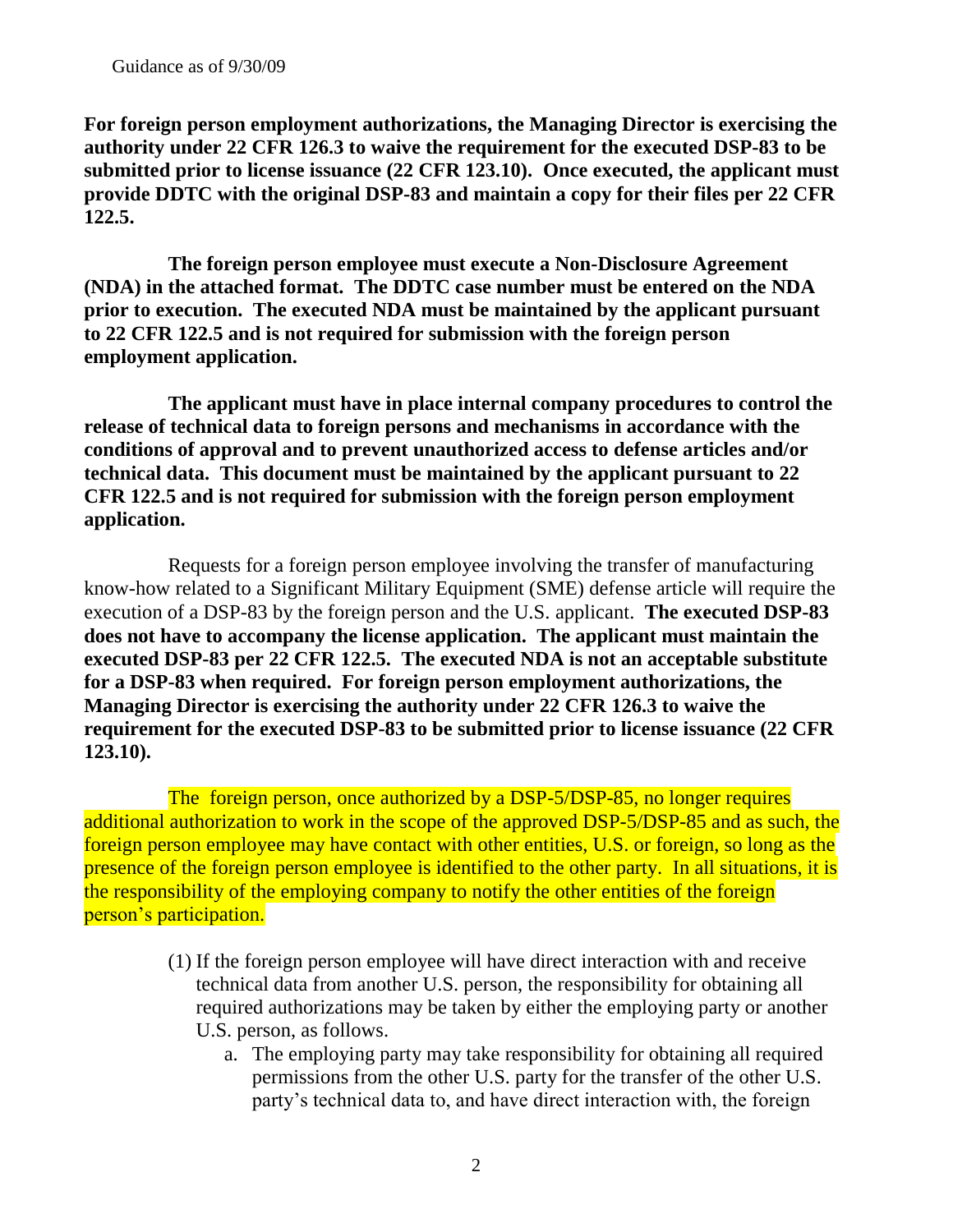employee. The employing company must certify that the technical data received is within the scope of the employing authorization regardless of source.

- b. The other U.S. party may accept responsibility for obtaining all required authorizations in order to transfer their technical data to, and have direct interaction with the foreign person employee.
- (2) When the employing company and the other U.S. person are both signatories to the same ITAR 124 agreement no further authorization is required so long as the foreign person employee's participation is identified in the agreement. The foreign person employee must not be called out as a separate signatory or identified by name.
- (3) If the foreign person employee will have direct interaction with another foreign person, the foreign person employee's country/countries of nationality must be identified in the agreement the employing U.S. person has with the foreign party; they do not have to be a signatory to the agreement.

A DSP-5/DSP-85 approved for foreign person employment will be valid only for a period of four years or until expiration of their authorized stay from Department of Homeland Security, U.S. Citizenship and Immigration Services, whichever is shorter. **This license will remain valid if the foreign person's work authorization has been renewed, or has been submitted for renewal, and there is no lapse in authorization.** If the foreign person employee resides outside the U.S., the license will be valid for the standard validity of a license or upon termination of the foreign person's employment, whichever is shorter.

In instances when the authorized stay is longer than four years, there has been a lapse in authorization, or the employee's employment continues beyond the approved validity, the applicant must apply for a renewal of the license no later than 60 days prior to expiration of this license.

## **Instructions for Completing a DSP-5/DSP-85 License Application**

When completing a DSP-5/DSP-85 license application for foreign person employment, particular attention should be paid to satisfactory completion of the following blocks. Failure to provide complete and sufficient information in these blocks, or to explain adequately why the information is not available, may result in the request being Returned Without Action. Guidance for completion of these blocks in license applications for employment of foreign persons follows:

**Block 3/4. Country of Ultimate Destination.** State in this block the foreign person's country/countries of nationality. The country/countries should match the individual's passport used to secure the U.S. work authorization, if required.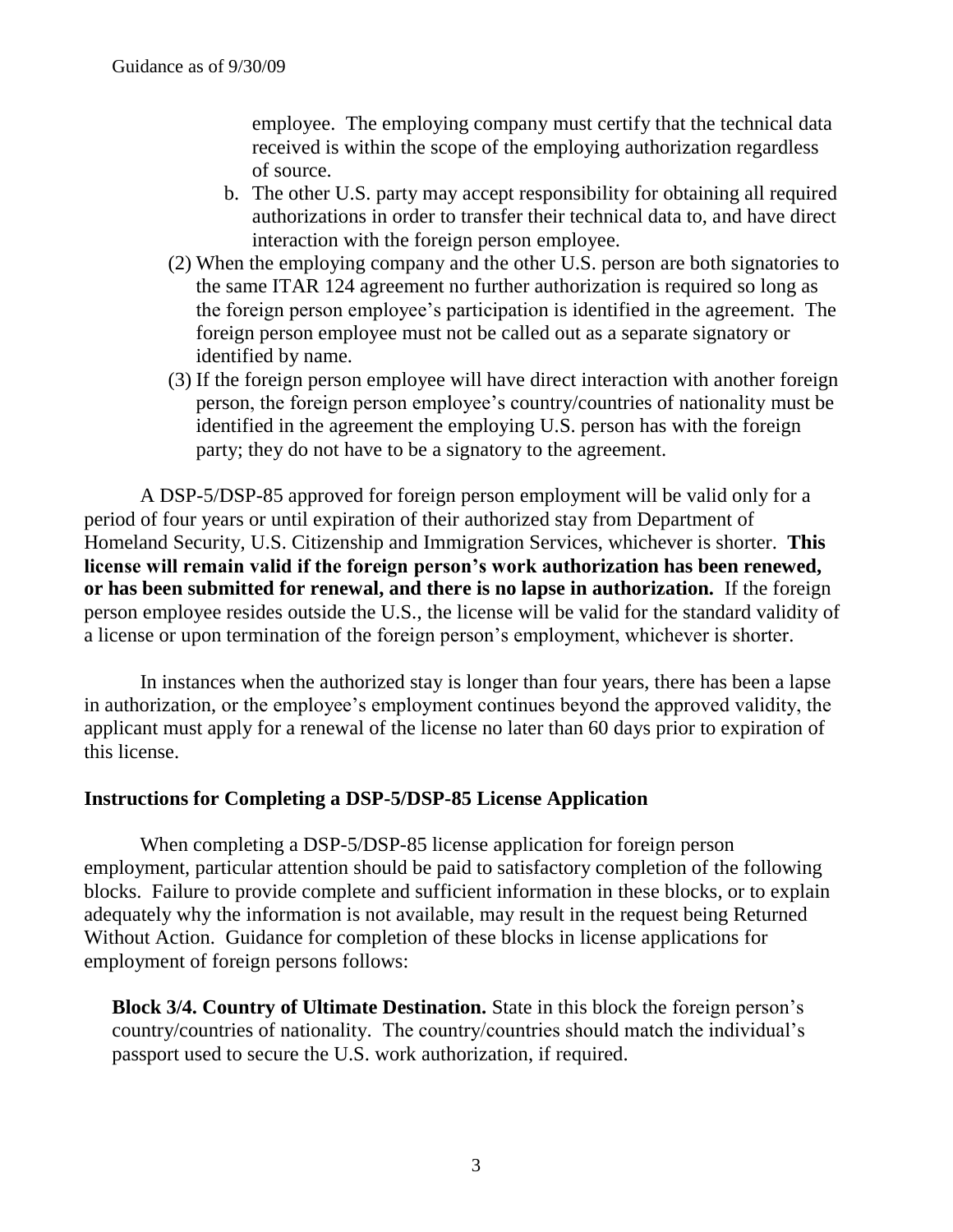**Block 10/11. Commodity.** Describe the specific details of the USML technical data that will be provided by the applicant to the foreign person employee.

**Block 14/17. Foreign End-User.** State the complete address in the country that was entered in Block 3 where the individual maintains a residence or intends to return. If the address of the country in this block does not match the country identified in Block 3, an explanation should be provided. Also, the address should be complete; DDTC is unable to accept post office boxes or other general/imprecise addresses without explanation or justification.

**Block 18/19. Name and Address of Foreign Intermediate/Foreign Consignee.** If the individual is a national of any country other than that stated in Block 3, identify in this block the country/countries and, if the individual maintains residency in the country or intends to return to that country, provide a complete address. DDTC is unable to accept post office boxes or other general/imprecise addresses without explanation or justification. If, at the time of this submission, the foreign national has not yet entered the United States, please so indicate.

**Block 20/21. Specific Purpose for Which the Material is Required, Including Specific Program/End Use.** State in this block: "For employment of a foreign person who will require access to technical data related to [name of program/commodity]."

**Block 21/20. Name and Address of Consignor in the United States.** If the foreign person has already entered the U.S., state in this block the complete address of the U.S. residence. DDTC is unable to accept post office boxes or other general/imprecise addresses. If, at the time of this submission, the foreign person has not yet entered the U.S., please so indicate in the letter of explanation.

# **Supporting Documentation Required for Applications**

All applications for the employment of a foreign person must include the following required documentation:

- 1) Proposed DSP-5/DSP-85 license application
- 2) Cover letter explaining the requirement and scope of employment
- 3) Copy of the individual's passport and work authorization Department of Homeland Security, U.S. Citizenship and Immigration Services, (when residing in the U.S.)
- 4) Resume
- 5) Job Description
- 6) Detailed description of technical data to be released and copies of technical data as necessary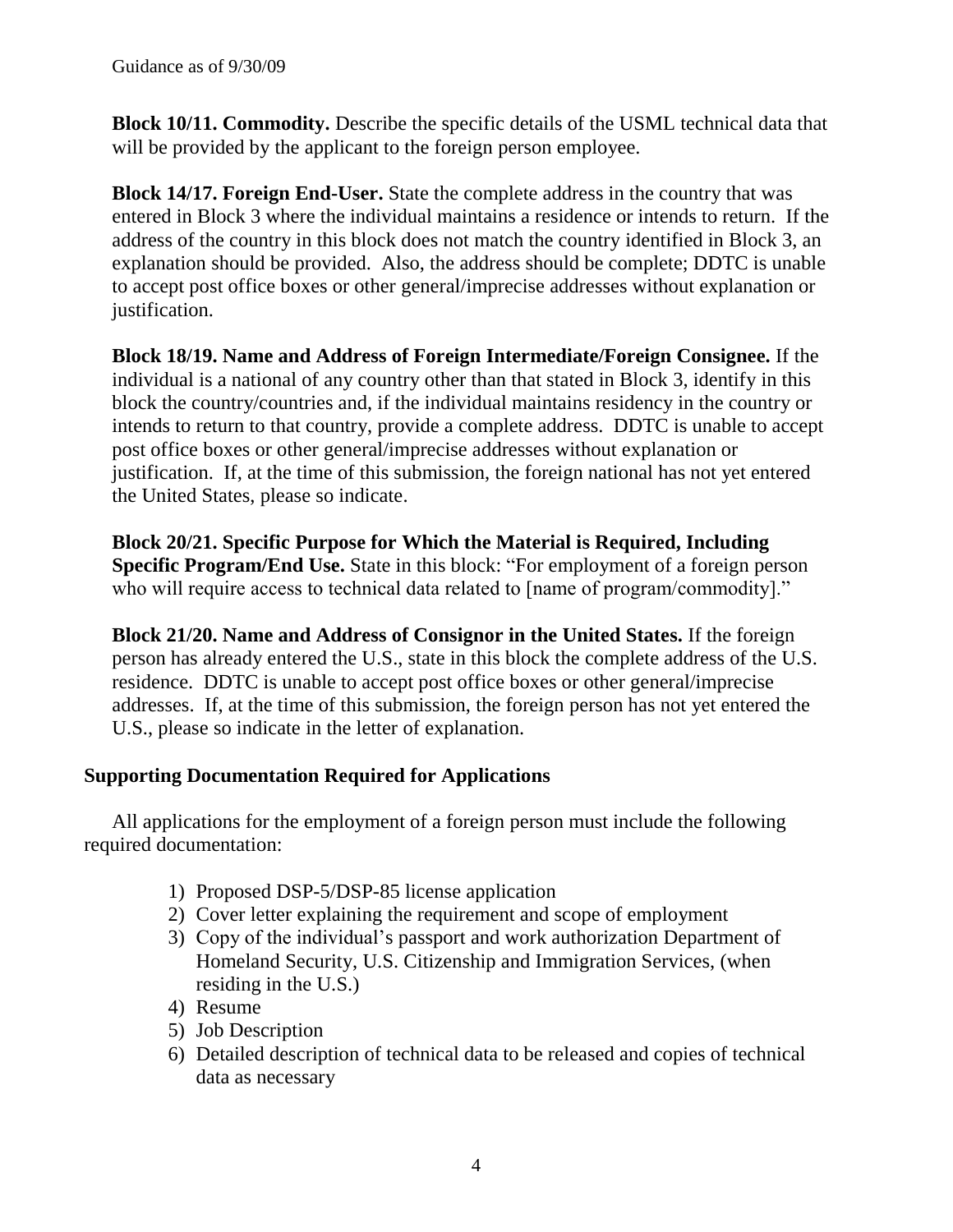Guidance as of 9/30/09

# **Attachments**:

Required Non-Disclosure Agreement (NDA) – Access to ITAR-Controlled Defense Articles by Foreign Person Employees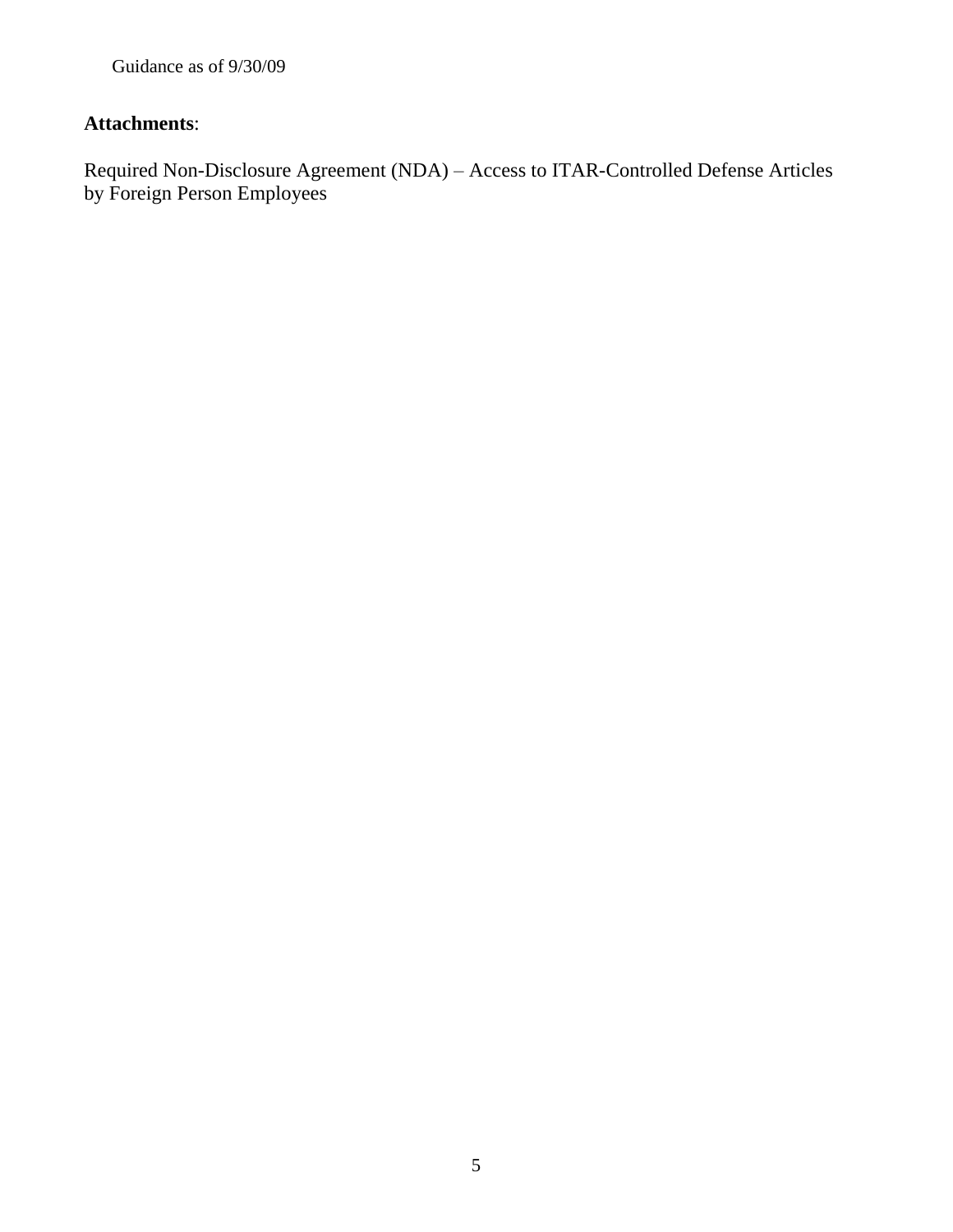## **REQUIRED – Non-Disclosure Agreement (NDA)**

Below is the NDA that is required to be signed by all foreign person employees. This NDA is intended to address ITAR requirements only. Any intellectual property or business arrangements required by the employing U.S. person must be the subject of a separate NDA.

## **Non-Disclosure Agreement – Access to ITAR-Controlled Defense Articles by Foreign Person Employees**

I, [name of foreign person], acknowledge and understand that any technical data related to a defense article covered by the U.S. Munitions List to which I have access per authorization by the U.S. Department of State, Directorate of Defense Trade Controls (DDTC) under **[state relevant export license/authorization number\*\*]** and disclosed to me in my employment by **[name of U.S. person]** is subject to the export controls of the International Traffic in Arms Regulations (ITAR) (Title 22, Code of Federal Regulations, Parts 120-130), particularly the 22 CFR 124.8 clauses.

1. This authorization shall not enter into force, and shall not be amended or extended, without the prior written approval of the Department of State of the U.S. Government.

2. This authorization is subject to all United States laws and regulations relating to exports and to all administrative acts of the U.S. Government pursuant to such laws and regulations.

3. The parties to this authorization agree that the obligations contained in this authorization shall not affect the performance of any obligations created by prior contracts or subcontracts which the parties may have individually or collectively with the U.S. Government.

4. No liability will be incurred by or attributed to the U.S. Government in connection with any possible infringement or privately owned patent or proprietary rights, either domestic or foreign, by reason of the U.S. Government's approval of this authorization.

5. The technical data or defense services exported from the United States in furtherance of this authorization and any defense article which may be produced or manufactured from such technical data or defense service may not be transferred to a person in a third country or to a national of a third country except as specifically authorized in this authorization unless the prior written approval of the Department of State has been obtained.

6. All provisions in this authorization which refer to the United States Government and the Department of State will remain binding on the parties after the termination of the authorization.